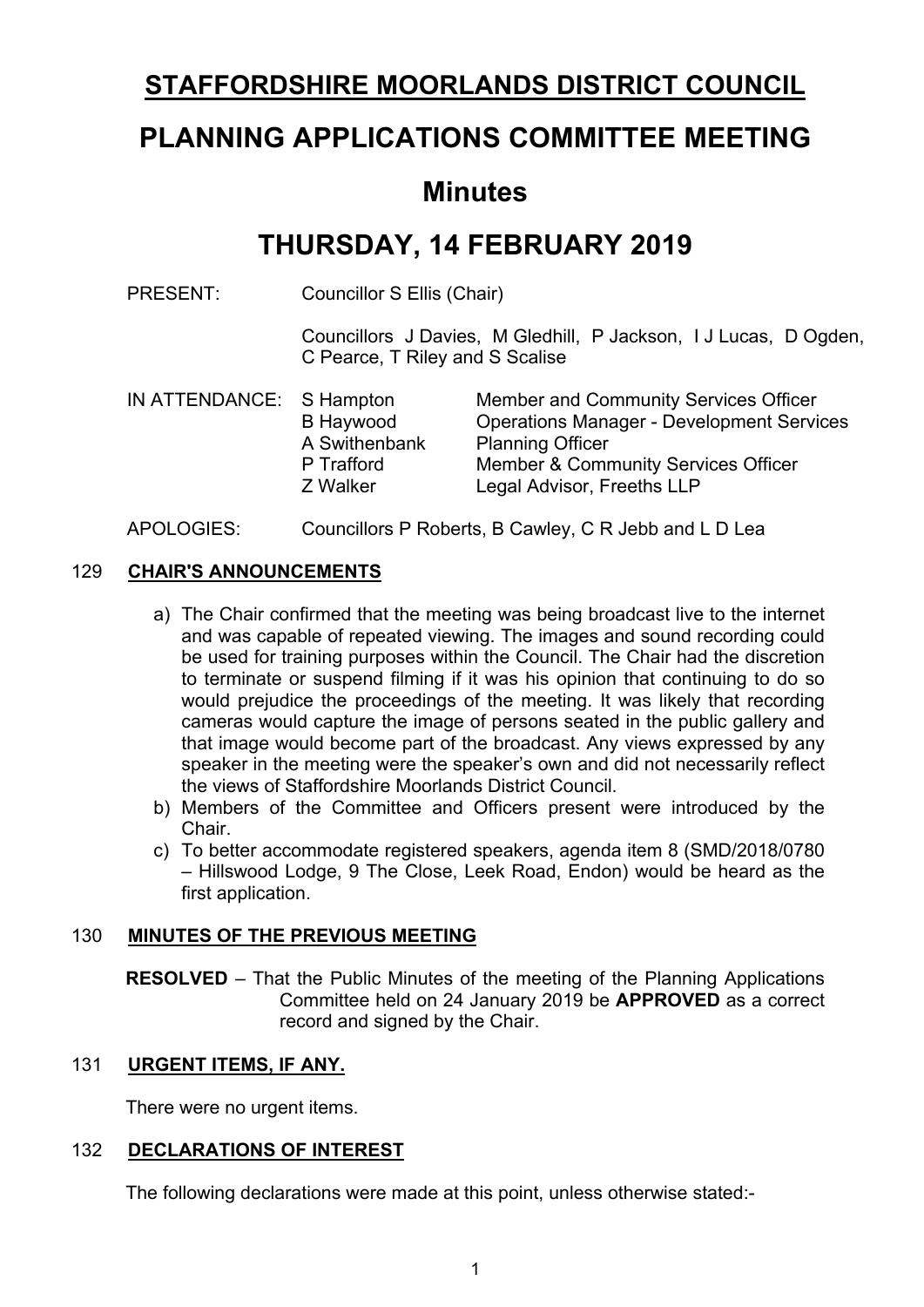| <b>Agenda Item</b>                                                                                                          | <b>Member Declaring</b><br><b>Interest</b>                                                     | <b>Nature of Interest</b>                                                                                                                                                                                     |  |
|-----------------------------------------------------------------------------------------------------------------------------|------------------------------------------------------------------------------------------------|---------------------------------------------------------------------------------------------------------------------------------------------------------------------------------------------------------------|--|
| Agenda Item 6-<br>SMD/2018/0537 - Land<br>Rear of Jim Hallam Land<br>Rovers, Macclesfield<br>Road, Rushton Spencer          | Cllrs. Davies, Ellis,<br>Gledhill, Jackson, Lucas,<br>Ogden, Pearce, Riley &<br><b>Scalise</b> | "Other" - Speaker is a fellow<br><b>District Councillor</b>                                                                                                                                                   |  |
| Agenda Item 9-<br>SMD/2018/0575 - Land                                                                                      | Cllrs. Davies, Ellis,<br>Gledhill, Jackson, Lucas,<br>Ogden, Pearce, Riley &<br><b>Scalise</b> | "Other" – Speaker is a fellow<br><b>District Councillor</b>                                                                                                                                                   |  |
| off Main Road,<br>Hollington                                                                                                | Cllr. Pearce                                                                                   | "Other" - Chair of Checkley<br>Parish Council - took no part<br>in discussion of this matter.<br>Speaker was a previous<br><b>CPC</b> member                                                                  |  |
| Agenda Item 10 -<br>SMD/2018/0733-<br><b>Former Stable Building</b><br>at Spring Cottage,<br>Greatgate Road,<br>Winnothdale | Cllrs. Davies, Ellis,<br>Gledhill, Jackson, Lucas,                                             | "Other" – Speaker is a fellow<br><b>District Councillor</b>                                                                                                                                                   |  |
|                                                                                                                             | Ogden, Pearce, Riley &<br><b>Scalise</b>                                                       | "Other" - Applicant's Agent<br>was a previous SMDC<br>employee                                                                                                                                                |  |
|                                                                                                                             | Cllr. Pearce                                                                                   | "Other" - Chair of Checkley<br>Parish Council - took no part<br>in discussion of this matter.<br>Also knows the family<br>through farming<br>Also had previous business<br>dealings with 1 of the<br>speakers |  |
| Agenda Item 11 -<br>SMD/2018/0742 - Town<br>Yard Industrial Estate,<br><b>Station Street, Leek</b>                          | Cllrs. Davies, Ellis,<br>Gledhill, Jackson, Lucas,<br>Ogden, Pearce, Riley &<br><b>Scalise</b> | "Other" – site is in SMDC<br>ownership                                                                                                                                                                        |  |

### 133 **SMD/2018/0780 - HILLSWOOD LODGE, 9 THE CLOSE, LEEK ROAD, ENDON**

# **TWO-STOREY SIDE EXTENSION FORMING ACCOMMODATION (REVISED SCHEME) FOR MR. R. SMITH,**

(Report recommended Refusal)

**RECEIVED** – Representations from the undermentioned speakers:-

#### **Against the application:**

| Mr. Nicholas Smith | - | Objector |
|--------------------|---|----------|
| Mr. Sam Latham     | - | Objector |
| Mr. Brian Hitchin  | - | Objector |

### **For the application:**

| Mr. Mike Downes  | $\,$ | <b>Applicant's Agent</b> |
|------------------|------|--------------------------|
| Mr. Robert Smith | $\,$ | Applicant                |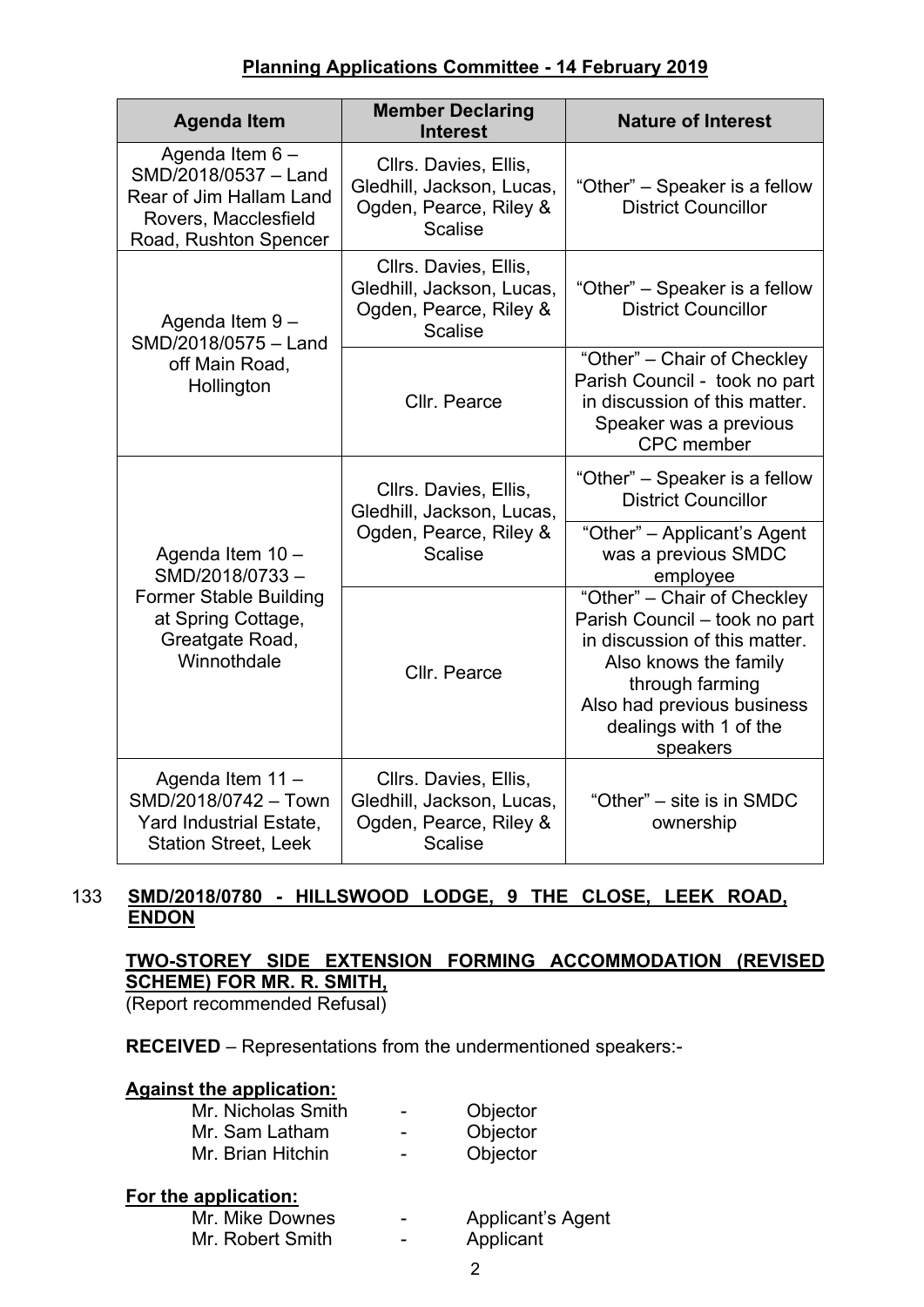#### NOTED - 1. Late Representations Report (LRR) contained:

- Amended plans received 11 February showing hedge replacement;
- Further consultation response from Trees & Woodlands officer;
- 1 further letter of objection regarding the lack of detail about the retaining wall.
- 2. Application called in to committee by Councillors Lea & Jebb.
- 3. Re-submitted scheme following committee refusal in August 2018.
- 4. Statements made in the Press would not affect the Committee's decision.
- **RESOLVED** That the application be **REFUSED** for the reasons and based on the policies contained in the report.

(Proposed by Councillor Jackson and Seconded by Councillor Ellis.)

#### 134 **SMD/2018/0537 - LAND REAR OF JIM HALLAM LAND ROVERS, MACCLESFIELD ROAD, RUSHTON SPENCER**

#### **OUTLINE PERMISSION WITH DETAILS OF ACCESS (ALL OTHER MATTERS RESERVED) FOR THE ERECTION OF UP TO 9 No. DWELLINGS FOR MR. J. HALLAM.**

(Report recommended Refusal)

**RECEIVED** – Representations from the undermentioned speakers:-

#### **Against the application:**

| Mr. Olivier Goodfellow     | $\overline{\phantom{0}}$ | Objector               |
|----------------------------|--------------------------|------------------------|
| Dr. Graham Betton          | -                        | Objector               |
| <b>CIIr. Norma Hawkins</b> | $\overline{\phantom{a}}$ | <b>Ward Councillor</b> |

#### NOTED - 1. LRR contained:

- Environment Agency withdrew its objection following receipt of the submitted drainage strategy;
- Canals & River Trust had no objections;
- Environmental Health Officer recommended refusal due to insufficient drainage information having been supplied.
- 2. The NPPF 'Tilted balance' applied in this case.
- 3. Several septic tanks were located on the site, which would need careful consideration in the event of approval.
- 4. Members expressed road safety concerns regarding the awkward turn into and out of Tanhouse Lane, the narrowness of Tanhouse Lane and the single file pavement on the Macclesfield Road.
- **RESOLVED** That the application be **REFUSED** for the reasons and based on the policies contained in the report.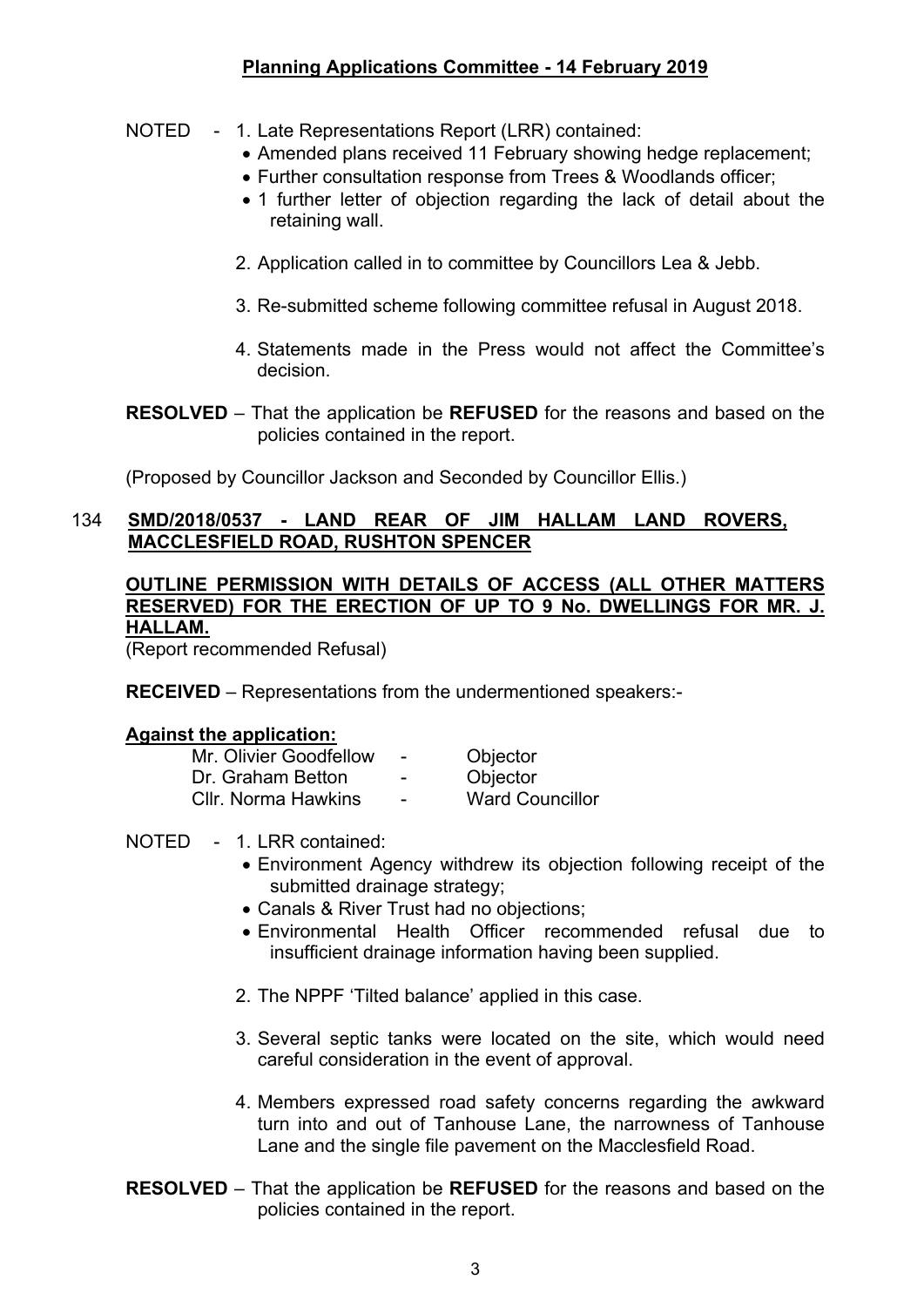(Proposed by Councillor Pearce and Seconded by Councillor Gledhill.)

## 135 **SMD/2018/0706 - LAND OFF MACCLESFIELD ROAD, LEEK**

# **APPROVAL OF RESERVED MATTERS FOLLOWING OUTLINE APPROVAL OF SMD/2013/1201 FOR GRACE STREET DEVELOPMENTS LTD.**

(Report recommended Refusal)

**RECEIVED** – Representation from the undermentioned speaker:-

#### **Against the application:**

Mr. Norman MacLeod - Local resident

- NOTED 1. LRR contained:
	- Work had commenced on site and the Council's Enforcement Team were investigating;
	- The layout of the scheme was in conflict with the previously-granted Outline permission;
	- An additional informative was recommended to highlight the conflict referred to above.

**RESOLVED** – That the application be **REFUSED** for the reasons and based on the policies contained in the report.

(Proposed by Councillor Gledhill and Seconded by Councillor Davies.)

#### 136 **SMD/2018/0575 - LAND OFF MAIN ROAD, HOLLINGTON**

## **PROPOSED CAMPSITE INCLUDING THE CONSTRUCTION OF 6 BASES FOR PORTABLE SHEPHERD HUTS ALONG WITH THE SITING OF 12 TENTS AND ASSOCIATED ENGINEERING WORKS, ACCESS, PARKING AND CYCLE STORE FOR MR. WILLARD.**

(Report recommended Refusal)

*(All Councillors present had declared "other" interests.)*

**RECEIVED** – Representations from the undermentioned speakers:-

#### **Against the application:**

| Mrs. Melanie Swanwick | <b>Contract Contract</b> | Objector                     |
|-----------------------|--------------------------|------------------------------|
| Mr. Robert Burton     | $\sim$                   | Objector                     |
| Cllr. Peter Wilkinson | $\sim$                   | On Behalf Of Ward Councillor |

- NOTED 1. Late Representations Report (LRR) contained additional comments from the applicant.
	- 2. Environmental Health Officer objections regarding noise, disturbance & drainage.
	- 3. Inadequate information provided regarding biodiversity.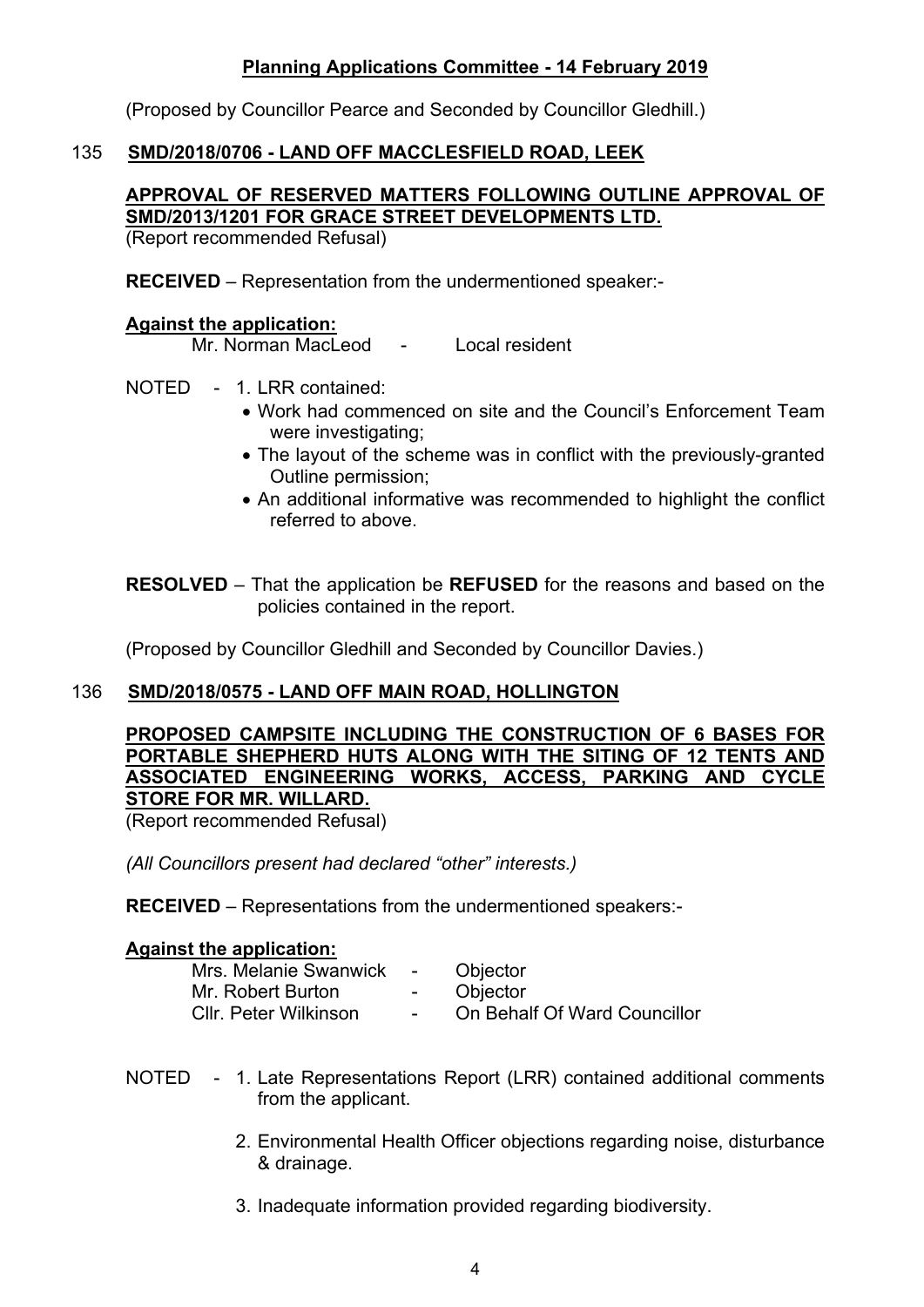**RESOLVED** – That the application be **REFUSED** for the reasons and based on the policies contained in the report.

(Proposed by Councillor Pearce and Seconded by Councillor Gledhill.)

# 137 **SMD/2018/0733 - FORMER STABLE BUILDING AT SPRING COTTAGE, GREATGATE ROAD, WINNOTHDALE**

### **CHANGE OF USE OF FORMER STABLE BUILDING TO FORM 1 No. DWELLING FOR MR. TOM WHISTON.**

(Report recommended Refusal)

*(All Councillors present had declared "other" interests.)*

**RECEIVED** – Representations from the undermentioned speakers:-

#### **For the application:**

Mr. Rob Duncan - Applicant's Agent

Cllr. Peter Wilkinson - Supporter

A letter which had been submitted by Cllr. Richard Alcock and featured in the LRR was read out by the case officer as requested.

#### NOTED - 1. LRR contained:

- Checkley Parish Council no objections;
- Case Officer comments regarding 2 appeal decisions submitted by the agent;
- Further reason for refusal harmful to the rural character & setting of the location as a result of the urbanising influences of residential use of the site – contrary to Policies SS6c, R1, DC1, DC3 & NPPF.
- 2. A retrospective application for Planning Permission was refused in 1999 – this was the building in question, which was now immune from prosecution, having existed for 20 years.
- 3. A previous building named Spring Cottage had existed on the site but had disappeared by 1970.
- 4. Insufficient interior space for 2 bedrooms as applied for, probably sufficient for 1 bedroom but only as a single storey dwelling.
- 5. Agent requested deferral as the he was given no notice of the interior space reason for refusal.
- **RESOLVED** That the application be **DEFERRED** for further consideration of all reasons for refusal, in particular the space standards issue..

(Proposed by Councillor Davies and Seconded by Councillor Ellis.)

### 138 **SMD/2018/0742 - TOWN YARD INDUSTRIAL ESTATE, STATION STREET, LEEK**

**PROPOSED DEMOLITION OF EXISTING BOUNDARY WALL INCLUDING FENCE, REPLACING EXISTING ENTRANCE GATE WITH NEW MESH TYPE**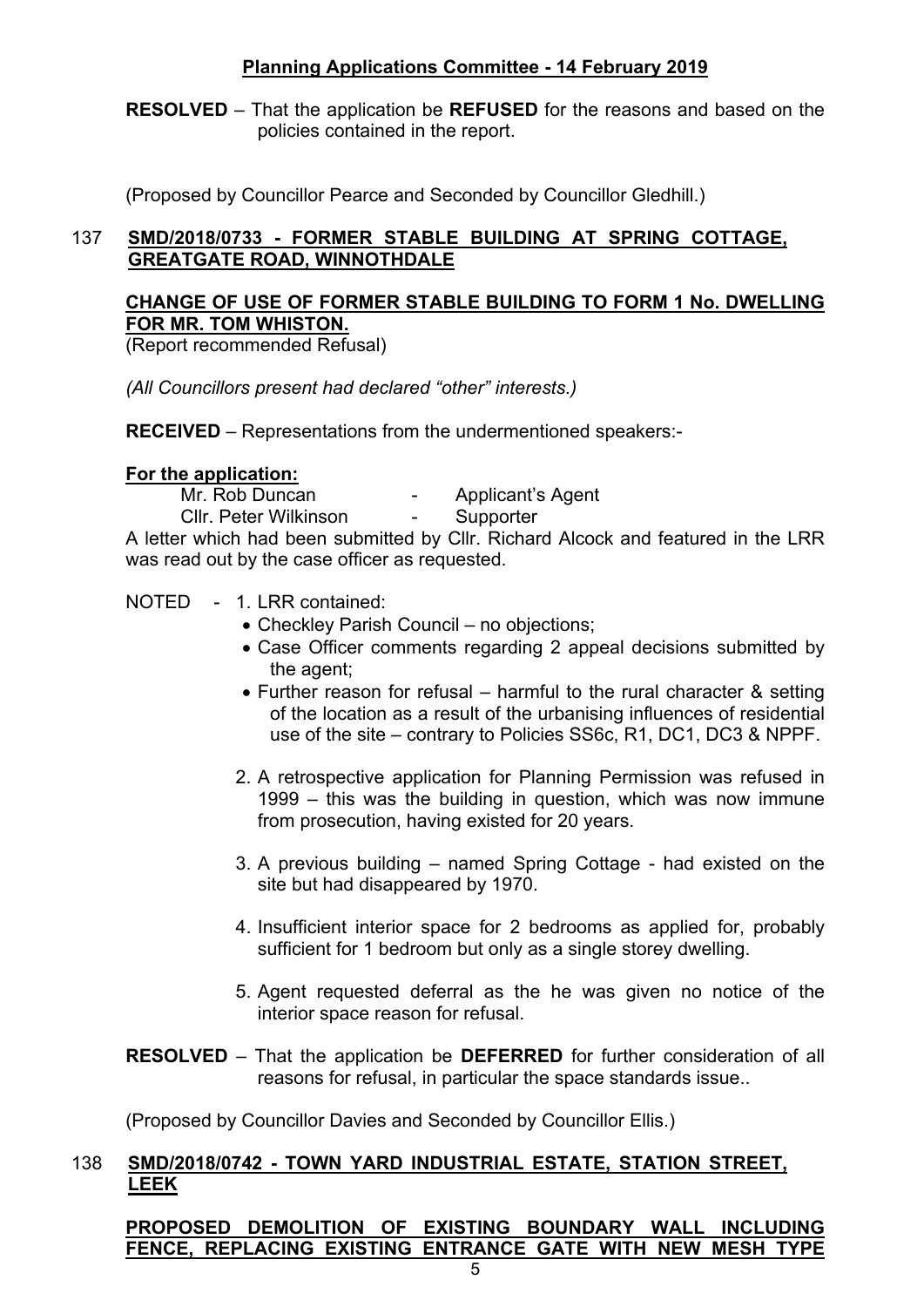## **GATE, CONSTRUCTION OF NEW BOUNDARY WALL AND FIXING NEW SINGLE WIRED MESH FENCE ON TOP OF BOUNDARY WALL AND REPLACING EXISTING FENCE WITH NEW SINGLE WIRED MESH FENCE FOR STAFFORDSHIRE MOORLANDS DISTRICT COUNCIL.**

(Report recommended Approval)

*(All Councillors present had declared "other" interests.)*

**RESOLVED** – 1. That the application be **APPROVED** for the reasons and based on the policies contained in the report, subject to the conditions and informative contained in the report.

> 2. That, in the event of any changes being needed to the wording of the Committee's decision (such as to delete, vary or add conditions/informatives/planning obligations or reasons for approval/refusal) prior to the decision being issued, the Executive Director (Place) be delegated authority to do so in consultation with the Chairman of the Planning Applications Committee, provided that the changes do not exceed the substantive nature of the Committee's decision.

(Proposed by Councillor Gledhill and Seconded by Councillor Scalise.)

### 139 **APPEALS REPORT**

Ben Haywood presented the report showing:-

- Appeals submitted none
- Appeal decisions received 3 detailed as follows:-

| <b>Reference</b>  | <b>Address</b>          | <b>Decision</b><br><b>Date</b> | <b>Recomm</b><br>endation | <b>Decision</b> | <b>Appeal</b><br><b>Decision</b> |
|-------------------|-------------------------|--------------------------------|---------------------------|-----------------|----------------------------------|
| SMD/2018/<br>0168 | Land<br>at<br>Rivendell | Committee -<br>25/04/2018      | Refuse                    | Refused         | <b>Dismissed</b><br>28/01/2019   |
|                   | Lane, Leek              |                                |                           |                 |                                  |
| SMD/2018/         | Coltslow                | Delegated<br>$\equiv$          | Refuse                    | Refused         | <b>Dismissed</b>                 |
| 0381              | Farm,                   | 13/08/2018                     |                           |                 | 20/12/2018                       |
|                   | Stockton                |                                |                           |                 |                                  |
|                   | <b>Brook</b>            |                                |                           |                 |                                  |
| SMD/2017/         | Raddle<br>The           | Committee<br>$\equiv$          | Refuse                    | Refused         | Part Allowed                     |
| 0816              | Inn,                    | 26/01/2018                     |                           |                 | Part                             |
|                   | Hollington              |                                |                           |                 | <b>Dismissed</b>                 |
|                   |                         |                                |                           |                 | 01/02/2019                       |

The Chair noted that the Rivendell Lane decision would be good case law to refer to in future decision making.

**RESOLVED** – That the report be **NOTED**.

#### 140 **EXCLUSION OF THE PRESS AND PUBLIC**